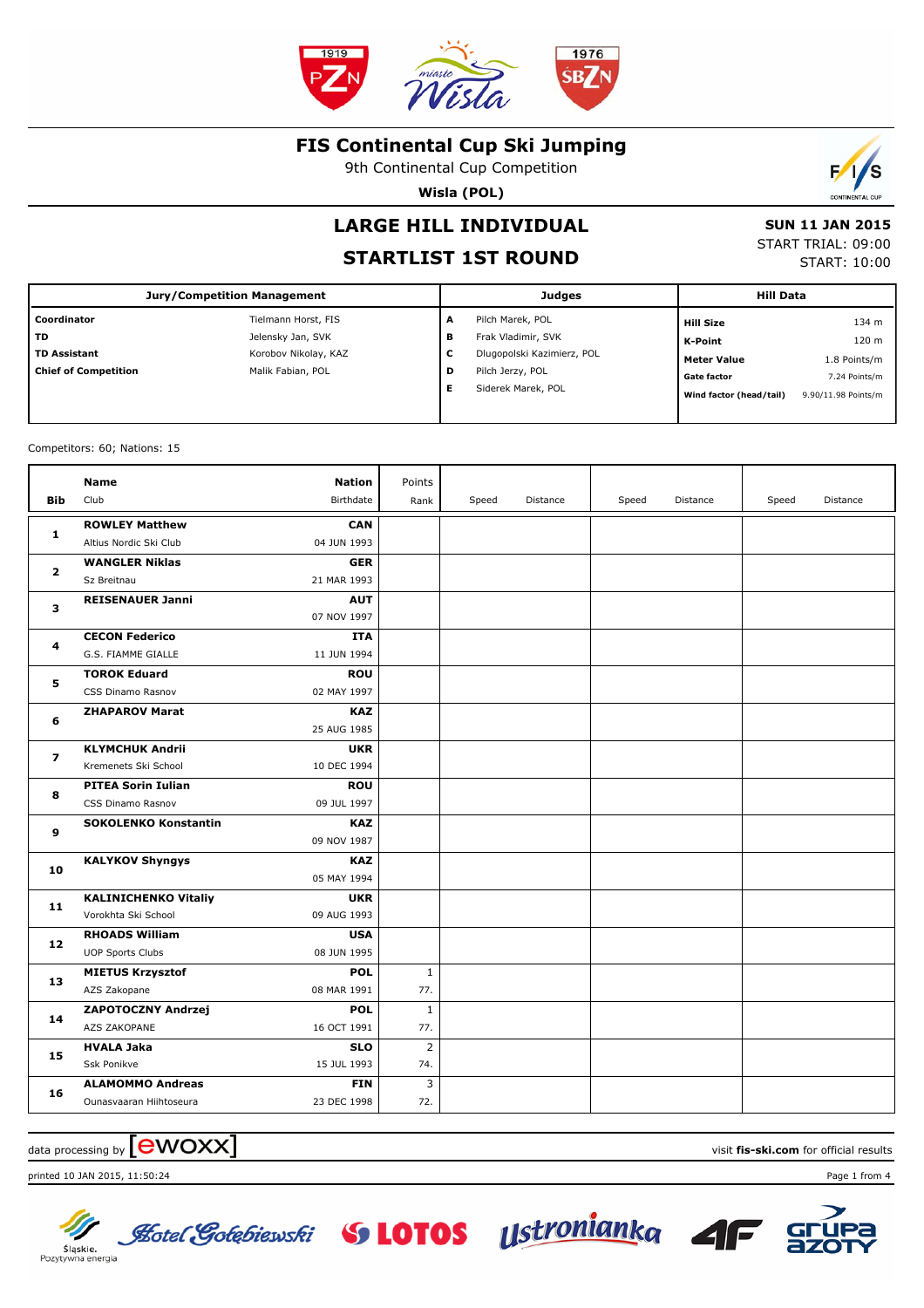

9th Continental Cup Competition

**Wisla (POL)**

## **LARGE HILL INDIVIDUAL**

## **STARTLIST 1ST ROUND**

 **SUN 11 JAN 2015** START TRIAL: 09:00

 $\mathcal{L}$ 

'S

|                                                                | SIAKILISI 131 KUUND                               |                           |           |       |          |       | START: 10:00 |       |          |
|----------------------------------------------------------------|---------------------------------------------------|---------------------------|-----------|-------|----------|-------|--------------|-------|----------|
|                                                                | Name                                              | <b>Nation</b>             | Points    |       |          |       |              |       |          |
| Bib                                                            | Club                                              | Birthdate                 | Rank      | Speed | Distance | Speed | Distance     | Speed | Distance |
|                                                                | <b>BODMER Pascal</b>                              | <b>GER</b>                | 3         |       |          |       |              |       |          |
|                                                                | SV Messstetten                                    | 04 JAN 1991               | 72.       |       |          |       |              |       |          |
|                                                                | OJALA Juho                                        | FIN                       | 4         |       |          |       |              |       |          |
|                                                                | Kuusamon erae-veikot                              | 17 MAR 1995               | 68.       |       |          |       |              |       |          |
|                                                                | <b>JANDA Jakub</b>                                | <b>CZE</b>                | 4         |       |          |       |              |       |          |
|                                                                | Dukla Liberec                                     | 27 APR 1978               | 68.       |       |          |       |              |       |          |
|                                                                | <b>MAKSIMOCHKIN Mikhail</b>                       | <b>RUS</b>                | 5         |       |          |       |              |       |          |
|                                                                |                                                   | 29 AUG 1993               | 67.       |       |          |       |              |       |          |
|                                                                | <b>KOT Maciej</b>                                 | <b>POL</b>                | 6         |       |          |       |              |       |          |
|                                                                | AZS Zakopane                                      | 09 JUN 1991               | 66.       |       |          |       |              |       |          |
|                                                                | <b>VARESCO Daniele</b>                            | ITA                       | 7         |       |          |       |              |       |          |
|                                                                | U.S. DOLOMITICA A.S.D.                            | 25 JUL 1995               | 63.       |       |          |       |              |       |          |
|                                                                | <b>STREITLER Patrick</b>                          | <b>AUT</b>                | 9         |       |          |       |              |       |          |
|                                                                | SV Dornbirn-Vorarlberg                            | 17 APR 1995               | 61.       |       |          |       |              |       |          |
|                                                                | <b>JOHNSON Anders</b>                             | <b>USA</b>                | 10        |       |          |       |              |       |          |
|                                                                | Park City Nordic                                  | 23 APR 1989               | 60.       |       |          |       |              |       |          |
| 25                                                             | <b>CIKL Martin</b>                                | <b>CZE</b>                | 12        |       |          |       |              |       |          |
|                                                                | Dukla Liberec                                     | 17 AUG 1987               | 58.       |       |          |       |              |       |          |
| 26                                                             | <b>RUDA Adam</b>                                  | <b>POL</b>                | 14        |       |          |       |              |       |          |
|                                                                | ZTS Zakucie Zagorz                                | 18 NOV 1995               | 55.       |       |          |       |              |       |          |
| 27                                                             | <b>ASCHENWALD Philipp</b>                         | <b>AUT</b>                | 14        |       |          |       |              |       |          |
|                                                                | SC Mayerhofen-Tirol                               | 12 NOV 1995               | 55.       |       |          |       |              |       |          |
| 28                                                             | <b>BIELA Stanislaw</b>                            | <b>POL</b>                | 16        |       |          |       |              |       |          |
|                                                                | UKS SOLTYSIANIE STARE BYSTRE                      | 02 APR 1994               | 53.       |       |          |       |              |       |          |
| 29                                                             | <b>COLLOREDO Sebastian</b>                        | ITA                       | 20        |       |          |       |              |       |          |
|                                                                | GRUPPO SCIATORI FIAMME GIALLE                     | 09 SEP 1987               | 49.       |       |          |       |              |       |          |
| 30                                                             | <b>GLASDER Michael</b>                            | <b>USA</b><br>27 MAR 1989 | 20<br>49. |       |          |       |              |       |          |
|                                                                | Norge Ski Club                                    | <b>POL</b>                |           |       |          |       |              |       |          |
| 31                                                             | <b>BIEGUN Krzysztof</b><br>SS-R LZS Sokol Szczyrk | 21 MAY 1994               | 20<br>49. |       |          |       |              |       |          |
|                                                                | <b>POGRAJC Andraz</b>                             | <b>SLO</b>                | 21        |       |          |       |              |       |          |
| 32                                                             | SSK Costella Ilirija                              | 26 SEP 1991               | 48.       |       |          |       |              |       |          |
|                                                                | <b>HUBER Stefan</b>                               | AUT                       | 22        |       |          |       |              |       |          |
| 33                                                             | SC Seekirchen-Salzburg                            | 08 MAR 1994               | 47.       |       |          |       |              |       |          |
|                                                                | <b>HLAVA Lukas</b>                                | CZE                       | 25        |       |          |       |              |       |          |
| 34                                                             | Dukla Liberec                                     | 10 SEP 1984               | 45.       |       |          |       |              |       |          |
| 17<br>18<br>19<br>20<br>21<br>22<br>23<br>24<br>35<br>36<br>37 | <b>KUBACKI Dawid</b>                              | <b>POL</b>                | 26        |       |          |       |              |       |          |
|                                                                | TS Wisla Zakopane                                 | 12 MAR 1990               | 44.       |       |          |       |              |       |          |
|                                                                | <b>KALINITSCHENKO Anton</b>                       | <b>RUS</b>                | 27        |       |          |       |              |       |          |
|                                                                |                                                   | 22 JUL 1982               | 43.       |       |          |       |              |       |          |
|                                                                | <b>JOHANSSON Robert</b>                           | <b>NOR</b>                | 32        |       |          |       |              |       |          |
|                                                                | Soere Aal IL                                      | 23 MAR 1990               | 39.       |       |          |       |              |       |          |

#### $\alpha$  data processing by  $\boxed{\text{ewOX}}$

printed 10 JAN 2015, 11:50:24 Page 2 from 4



Sląskie.<br>Pozytywna energia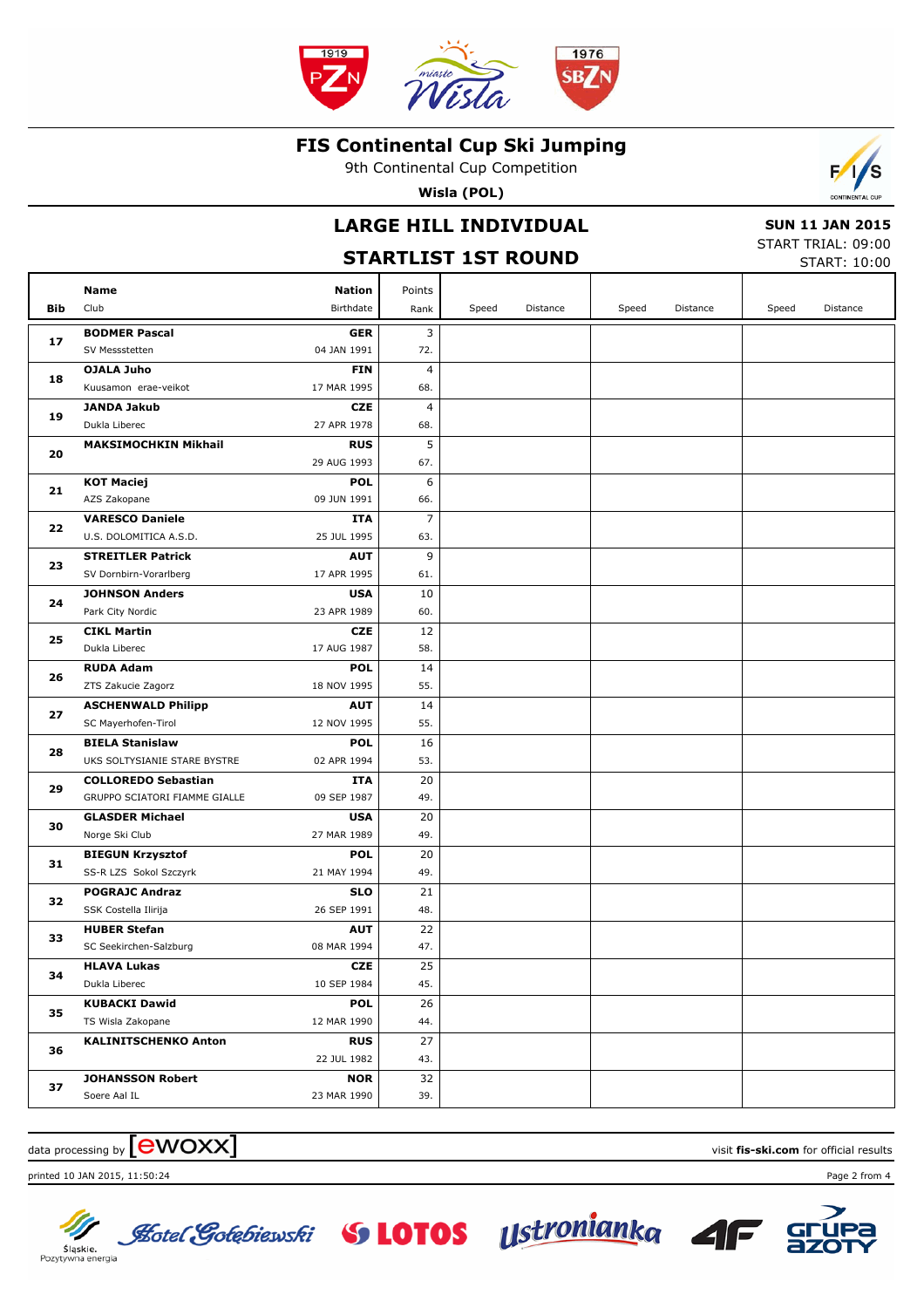

9th Continental Cup Competition

**Wisla (POL)**

## **LARGE HILL INDIVIDUAL**

#### **STARTLIST 1ST ROUND**

 **SUN 11 JAN 2015** START TRIAL: 09:00

 $\mathcal{L}$ 

START: 10:00

|     | Name                             | Nation      | Points |       |          |       |          |       |          |
|-----|----------------------------------|-------------|--------|-------|----------|-------|----------|-------|----------|
| Bib | Club                             | Birthdate   | Rank   | Speed | Distance | Speed | Distance | Speed | Distance |
|     | <b>NAGLIC Tomaz</b>              | <b>SLO</b>  | 34     |       |          |       |          |       |          |
| 38  | SSK Alpina Ziri                  | 18 JUL 1989 | 37.    |       |          |       |          |       |          |
|     | <b>ELVERUM SORSELL Kim Rene</b>  | <b>NOR</b>  | 34     |       |          |       |          |       |          |
| 39  | Ullensaker Skiklubb              | 06 OCT 1988 | 37.    |       |          |       |          |       |          |
|     | <b>GREIDERER Simon</b>           | <b>AUT</b>  | 36     |       |          |       |          |       |          |
| 40  | HSV Absam-Bergisel-Tirol         | 18 JAN 1996 | 36.    |       |          |       |          |       |          |
|     | <b>LEJA Krzysztof</b>            | <b>POL</b>  | 40     |       |          |       |          |       |          |
| 41  | AZS ZAKOPANE                     | 21 FEB 1996 | 33.    |       |          |       |          |       |          |
|     | <b>KYTOESAHO Niko</b>            | FIN         | 40     |       |          |       |          |       |          |
| 42  | Lahden Hiihtoseura               | 18 DEC 1999 | 33.    |       |          |       |          |       |          |
|     | <b>PASCHKE Pius</b>              | <b>GER</b>  | 40     |       |          |       |          |       |          |
| 43  | WSV Kiefersfelden                | 20 MAY 1990 | 33.    |       |          |       |          |       |          |
|     | <b>HAZETDINOV Ilmir</b>          | <b>RUS</b>  | 45     |       |          |       |          |       |          |
| 44  | <b>CSKA</b>                      | 28 OCT 1991 | 31.    |       |          |       |          |       |          |
|     | <b>MAYER Nicolas</b>             | <b>FRA</b>  | 46     |       |          |       |          |       |          |
| 45  | Courchevel                       | 06 OCT 1990 | 30.    |       |          |       |          |       |          |
|     | <b>GEIGER Karl</b>               | <b>GER</b>  | 50     |       |          |       |          |       |          |
| 46  | SC 1906 Oberstdorf               | 11 FEB 1993 | 29.    |       |          |       |          |       |          |
|     | <b>WANK Andreas</b>              | <b>GER</b>  | 60     |       |          |       |          |       |          |
| 47  | SC Hinterzarten                  | 18 FEB 1988 | 28.    |       |          |       |          |       |          |
|     | <b>GRANERUD Halvor Egner</b>     | <b>NOR</b>  | 62     |       |          |       |          |       |          |
| 48  | Asker Skiklubb                   | 29 MAY 1996 | 26.    |       |          |       |          |       |          |
|     | <b>QUECK Danny</b>               | <b>GER</b>  | 74     |       |          |       |          |       |          |
| 49  | WSV 08 Lauscha                   | 17 SEP 1989 | 22.    |       |          |       |          |       |          |
|     | <b>BJOERENG Joacim Oedegaard</b> | <b>NOR</b>  | 76     |       |          |       |          |       |          |
| 50  | Roeykenhopp                      | 14 DEC 1995 | 21.    |       |          |       |          |       |          |
|     | <b>MURANKA Klemens</b>           | <b>POL</b>  | 80     |       |          |       |          |       |          |
| 51  | TS Wisla Zakopane                | 31 AUG 1994 | 19.    |       |          |       |          |       |          |
| 52  | <b>HULA Stefan</b>               | <b>POL</b>  | 88     |       |          |       |          |       |          |
|     | KS Eve-nement Zakopane           | 29 SEP 1986 | 18.    |       |          |       |          |       |          |
| 53  | ZIOBRO Jan                       | <b>POL</b>  | 100    |       |          |       |          |       |          |
|     | WKS Zakopane                     | 24 JUN 1991 | 16.    |       |          |       |          |       |          |
| 54  | <b>SINKOVEC Jure</b>             | SLO         | 101    |       |          |       |          |       |          |
|     | SSK SAM Ihan                     | 03 JUL 1985 | 15.    |       |          |       |          |       |          |
| 55  | <b>TOLLINGER Elias</b>           | <b>AUT</b>  | 106    |       |          |       |          |       |          |
|     | SV Innsbruck-Bergisel-Tirol      | 25 MAR 1995 | 14.    |       |          |       |          |       |          |
| 56  | <b>KLUSEK Bartlomiej</b>         | <b>POL</b>  | 130    |       |          |       |          |       |          |
|     | LKS Klmczok Bystra               | 15 JAN 1993 | 11.    |       |          |       |          |       |          |
| 57  | <b>GANGNES Kenneth</b>           | <b>NOR</b>  | 140    |       |          |       |          |       |          |
|     | Kolbukameratene IL               | 15 MAY 1989 | 9.     |       |          |       |          |       |          |
|     | <b>ZUPANCIC Miran</b>            | <b>SLO</b>  | 151    |       |          |       |          |       |          |
| 58  | SK Zagorje                       | 11 NOV 1989 | 8.     |       |          |       |          |       |          |

### $\frac{1}{2}$  data processing by  $\boxed{\text{ewOX}}$

printed 10 JAN 2015, 11:50:24 Page 3 from 4



Sląskie.<br>Pozytywna energia